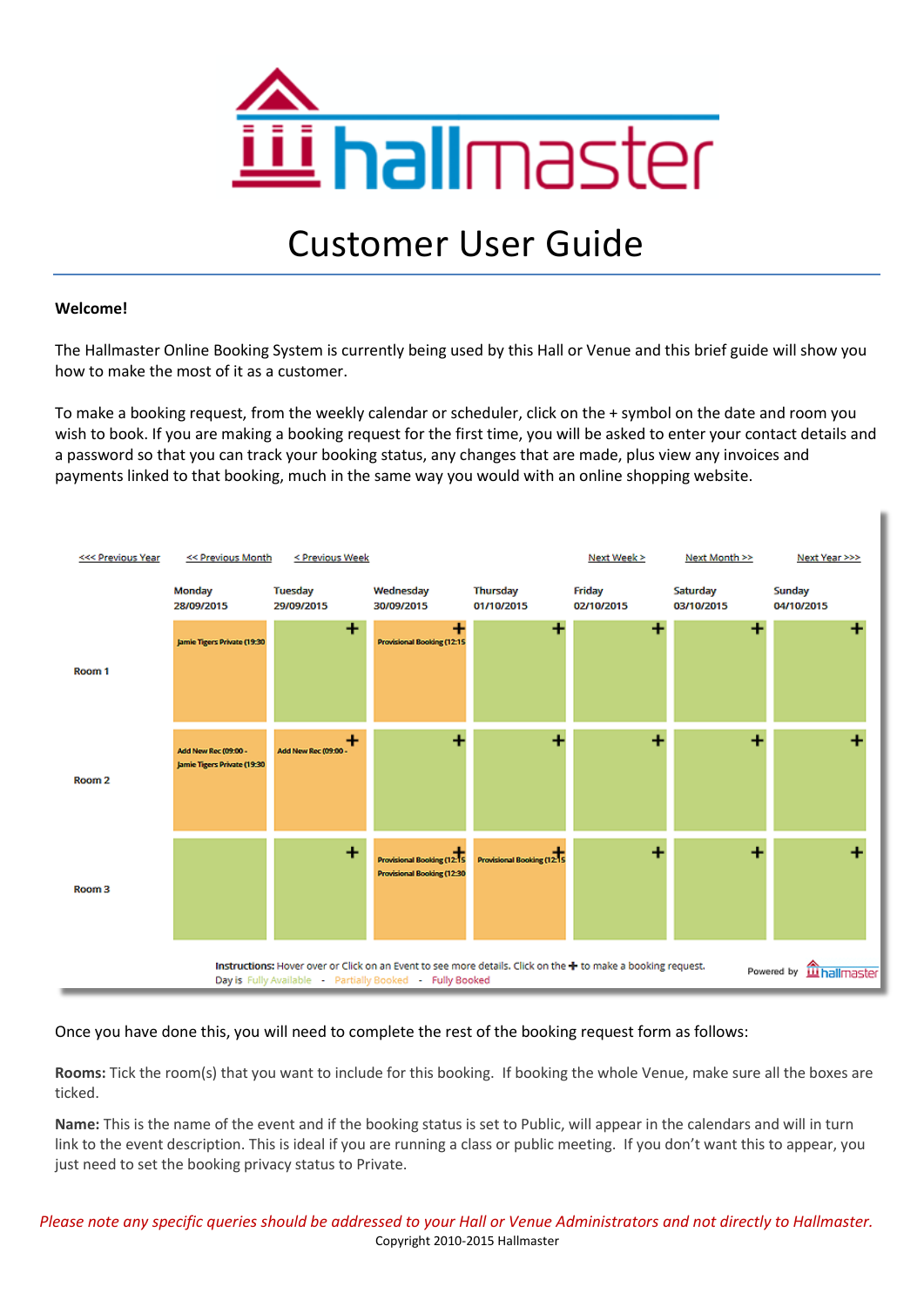

**Start Date/Time:** The start date and time of the event. If this is a recurring booking, this is the start date and time of the first event in the series.

**End Date/Time:** The end date and time of the event. If this is a recurring booking, this is the end date and time of the first event in the series.

Make sure to click on the green Check Availability button. If there is a clash of bookings at any date, time or room, a red error message will display saying '*The dates of this booking clash with other dates in the calendar, or they don't end after they begin'*. You can then check the weekly calendar or scheduler at the top of the screen to see where the clash is and amend the booking accordingly. **Note:** You cannot proceed with creating a booking request while there is a clash.

| <b>Start Date / Time</b> | Mon 28/09/2015 12:00                                                                                        | <b>圖⊙</b> |                      |    |                   |  |  |  |
|--------------------------|-------------------------------------------------------------------------------------------------------------|-----------|----------------------|----|-------------------|--|--|--|
| End Date / Time          | Mon 28/09/2015 13:45                                                                                        | ■⊙        |                      |    |                   |  |  |  |
| <b>Recurring Booking</b> | ✔                                                                                                           |           |                      |    |                   |  |  |  |
| Recurring                | Daily                                                                                                       |           | $\checkmark$         |    |                   |  |  |  |
| <b>Additional dates</b>  | 5                                                                                                           |           |                      |    |                   |  |  |  |
| <b>Recurring Dates</b>   | <b>Start Date</b>                                                                                           |           | <b>End Date</b>      |    | <b>Actions</b>    |  |  |  |
|                          | One or more dates are either clashing with other dates in the calendar, or they don't end after they begin. |           |                      |    |                   |  |  |  |
|                          | Tue 29/09/2015 12:00                                                                                        | 圓⊙        | Tue 29/09/2015 13:45 | ■⊙ | Remove   Midnight |  |  |  |
|                          | Wed 30/09/2015 12:00                                                                                        | ■⊙        | Wed 30/09/2015 13:45 | 圓⊙ | Remove   Midnight |  |  |  |
|                          | Thu 01/10/2015 12:00                                                                                        | ■⊙        | Thu 01/10/2015 13:45 | 圓⊙ | Remove   Midnight |  |  |  |
|                          | Fri 02/10/2015 12:00                                                                                        | <b>■⊙</b> | Fri 02/10/2015 13:45 | ■⊙ | Remove   Midnight |  |  |  |
|                          | Sat 03/10/2015 12:00                                                                                        | ■⊙        | Sat 03/10/2015 13:45 | ■⊙ | Remove   Midnight |  |  |  |
|                          | <b>Check availability</b>                                                                                   |           |                      |    |                   |  |  |  |

**Recurring Booking:** If this is a recurring booking eg: for a class or course, tick this box to be given the different options of Daily, Weekly etc. along with how many additional dates you want to add to the series. Individual dates in a series can be amended to a different date or time. To move an individual date in a series to a different room however, you will need to ask the Hall or Venue Administrator to do this for you once the booking has been created.

**Customer:** Start typing your name or email address and your name will be displayed for you to select. (note: you need to type at least three letters to enable the auto-search) Alternatively, click on the drop down arrow to retrieve your details.

**Description:** You can put as much or as little information about the event itself, including prices, what to bring, tickets and include links to websites etc.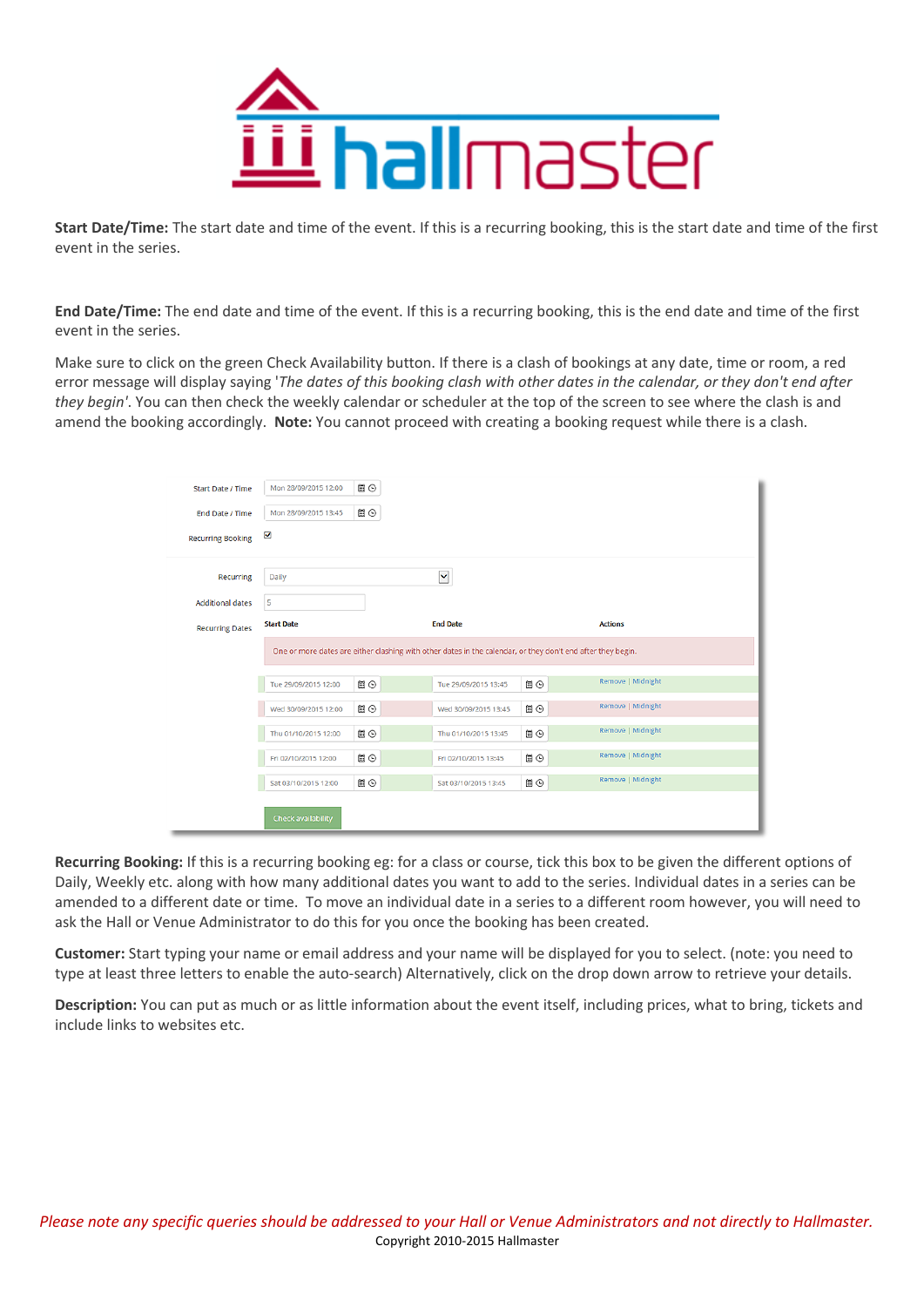

**Privacy:** There are 2 privacy settings for bookings:

1. **Public:** The Weekly Calendar and Scheduler will show the Event Name and a link to the description and your contact details, once the booking has been confirmed by an administrator. If the event is still to be confirmed, the calendar will continue to display as *'Provisional Booking'*

2. **Private:** The Weekly Calendar and Scheduler will only show the time the event is booked for, whether the bookings status is set to Requested or Confirmed. The booking will display as *'Private Event'* and not show your Event Name or a link to the description and your contact details.

**Number of People Attending:** This should be just an approximate number but it is not a required field.

**Special Requirements:** This can be a list of any specific requirements such as tables and chairs, use of kitchen etc.

**Extra Form Items:** If enabled in the Manage Halls section, they will appear here and may include a requirement for a PRS or Alcohol Licence.

## **Terms & Conditions:**

The majority of Halls venues have a link to their terms & Conditions and this box will need to be ticked if displayed.

**Save Booking:** Once completed, when you press Save, the request will automatically be sent to the Hall or Venue Administrator for processing. **Note:** You will also be shown a link that will take you to your bookings and invoices.

## **Additional Bookings:**

You can always make other booking requests from the Hall or Venue's Calendar/Scheduler, or by logging in using the Customer Login link at the top of the Weekly Calendar/Scheduler or by using this link [http://v2.hallmaster.co.uk/Account/Login,](http://v2.hallmaster.co.uk/Account/Login) using the Create New Booking button in your account.

## **Additional Dates:**

When creating a new booking request, to add additional dates, just change the number of additional dates and these will be added to the bottom of the list for you to amend if necessary.



# *Tip: Make sure you regularly*

*Re-Check the Availability. Large numbers of bookings in a series may take time to be checked by the system so please be patient!*

# **View your Bookings, Invoice and Payments:**

Once logged in to your own account, you will be taken to a list of your bookings where you can see an overview of their dates, times and status, and any invoices that are due for payment.